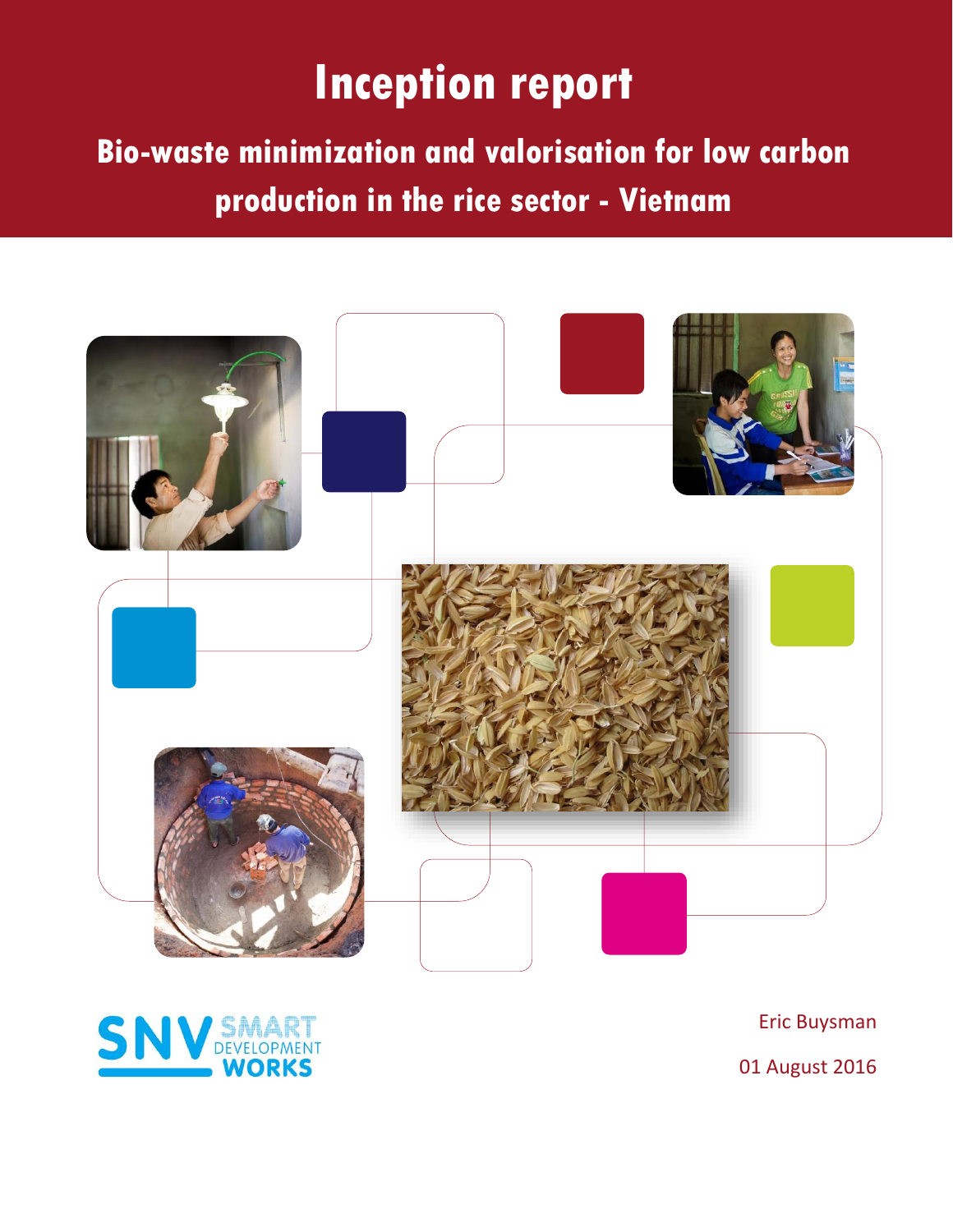## **Table of Contents**

| 1. |                                                                                                   |
|----|---------------------------------------------------------------------------------------------------|
|    |                                                                                                   |
| 2. |                                                                                                   |
|    | 2.1                                                                                               |
|    |                                                                                                   |
| 3. |                                                                                                   |
|    |                                                                                                   |
|    |                                                                                                   |
|    |                                                                                                   |
|    |                                                                                                   |
|    |                                                                                                   |
|    |                                                                                                   |
|    |                                                                                                   |
| 4. |                                                                                                   |
|    |                                                                                                   |
| 5. |                                                                                                   |
|    |                                                                                                   |
| 6. |                                                                                                   |
|    |                                                                                                   |
|    |                                                                                                   |
|    |                                                                                                   |
|    |                                                                                                   |
|    | Annex III: Example of a technology description sheet and the list of quantitative and qualitative |
|    |                                                                                                   |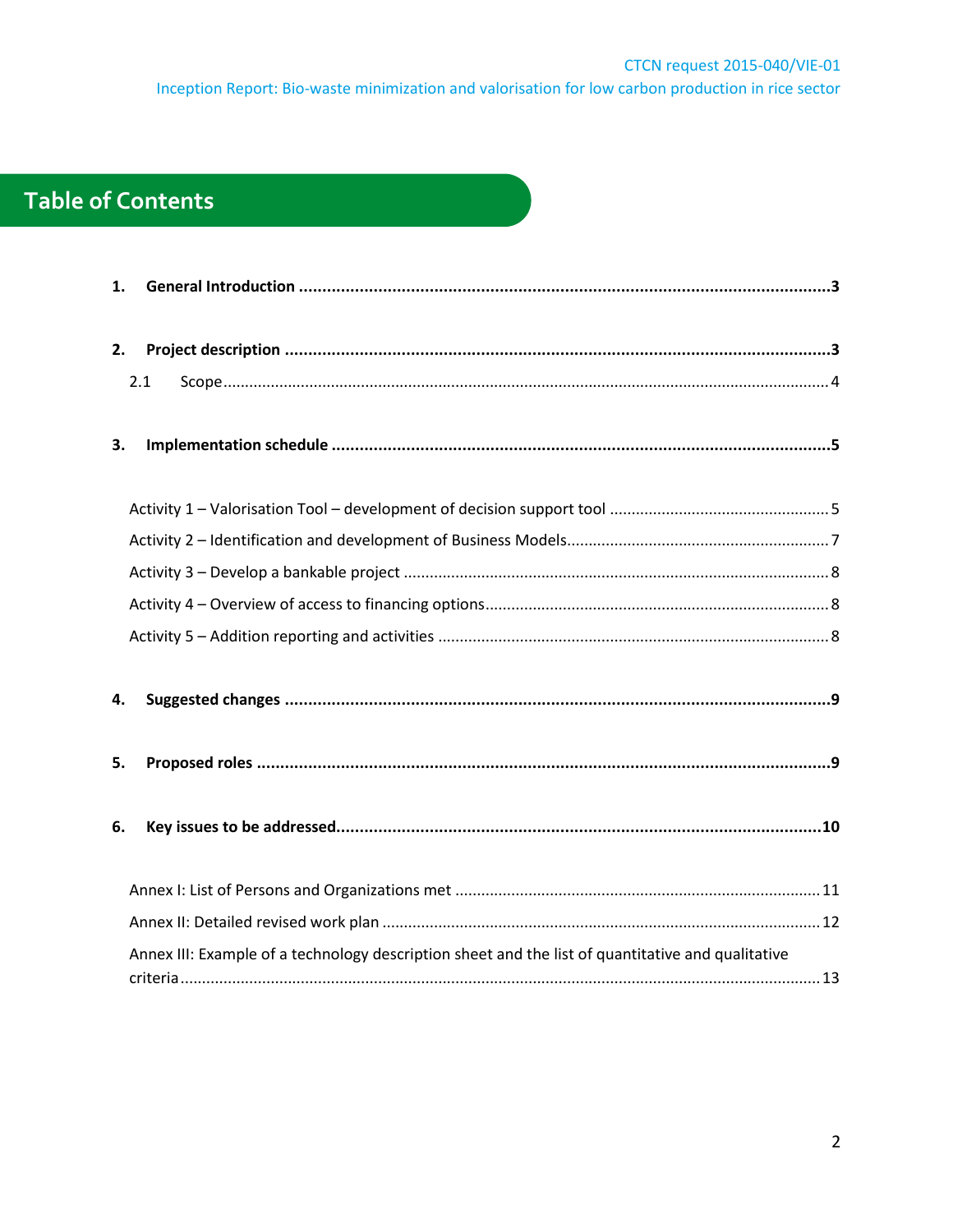# <span id="page-2-0"></span>1.General Introduction

The Climate and Technology Centre and Network (CTCN) approved a Technical Assistance (TA) for biowaste minimization and valorisation and low carbon production in the rice sector. The TA was initiated at request of the Vietnamese Nationally Designated Entity (NDE) to the UNFCCC, the Department of Meteorology, Hydrology and Climate Change (DMHCC) of the Ministry of Natural Resources and Environment (MonNRE).

A consortium of consultants led by SNV Viet Nam was mobilized on the 4<sup>th</sup> of July 2016 following the approval of the team leader, Eric Buysman. The project starting date is therefore the 4<sup>th</sup> of July. The assignment lasts around 12 months and with that the end date of the project is July 2017.

The full team mobilisation occurred on the  $25<sup>th</sup>$  of July 2016 with a 2-day internal team meeting. The team consists of 6 experts: Mr. Eric Buysman, team leader and energy expert, Mrs. Nguyen Thi Thu Ha, deputy team leader and densification/climate finance expert, Mr. Nguyen Thanh Phat, access to finance and bankable business model expert, Mr. Nguyen Thanh Thi, rice expert, Mr. Nguyen Danh Anh Thi, Medium/large scale solution expert and Mr. Nguyen Duc Minh, Thermal Conversion Expert. The team is assisted with admin and finance assistants in both the Hanoi and Ho Chi Minh City SNV offices.

In the same period the team has organized meetings with the Energy Institute of the Ministry of Industry and Trade (MoIT), the Viet Nam Centre of Clean Production(VNCPC) and a kick-off meeting with MoNRE. The list of persons met is attached in Annex I. The team also visited the field on Friday the 29<sup>th</sup> in Nigh Binh and Thai Binh provinces in order to understand the situation better in preparation of this inception report.

The TA has completed the Inception Phase; its purpose was to review assumptions in the ToR and to present a revised work plan for the remainder of the project.

# <span id="page-2-1"></span>2. Project description

The TA requested was based on the observation that rice husk is under- and unsystematically used or often dumbed and burned in Viet Nam. Utilization of the excess husk could be used as an energy source or marketed as fuel and comprise therefore an enormous opportunity for the sector. In other countries, such as in Cambodia and Thailand, the systematic economic valorisation of rice husk has become key to boost productivity and tackle environmental issues. The aim the TA therefore is to explore various routes of rice husk valorisation that can minimize bio-waste and improve overall economic performance of Vietnamese rice mills while at the same time reducing greenhouse gas (GHG) emissions.

In Viet Nam the production of rice continues to increase, both due to expansion of cultivation area and increasing yields. According to the latest figures of FAO, around 45 million ton of rice was produced in 2015. Given that 20% of paddy consist of husk, around 9 million ton of rice husk was available representing around 32,400 GWh<sup>1</sup> at rice mills. Valorisation of this resource could help millers to reduce their energy costs and environmental footprint.

There are indications that rice husk is becoming a valuable product for rice mills. The price of rice husk is increasing which is negatively impacting certain industries that rely on them, such as traditional brick factories and briquette producers. Some are forced to operate only during the milling season when husk

l *<sup>1</sup> 1 kg rice husk = 3.4 to 3.6 kWh/kg, Vietnam Institute of Energy (2013)*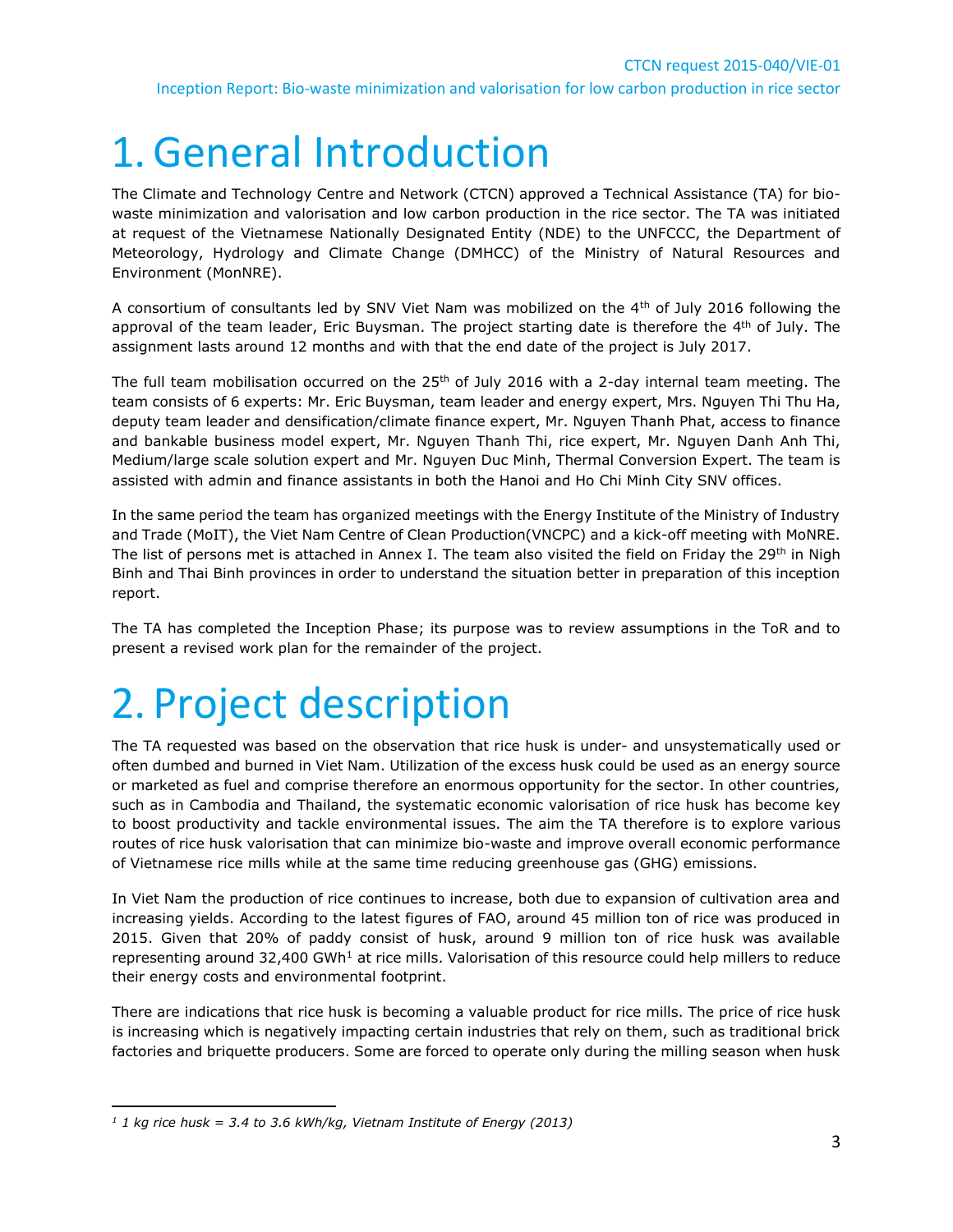is available in abundance and at relatively low price. In the off-season, prices are in general higher as most mills are milling at low capacity or do not operate.

These indications contrast the premise that the resource is underutilized and sometimes dumped. However, there may still be scope to upgrade the husk to higher quality fuels or improve energy recovery. Furthermore, the price of husk varies significantly between locations which is primarily caused by the fact that husk has a very low bulk density  $(120 \text{ kg/m}^3)$  and is therefore expensive to transport. Isolated mills, or mills connected by poor infrastructure, will therefore receive a low price for their husk. In those cases, there are opportunities to increase the bulk density of husk (densification) or to utilize the husk for (captive) power generation. The valorisation optimization tool will address these options in detail (see chapter 3).

#### <span id="page-3-0"></span>**2.1 Scope**

The Mekong Delta is the largest rice production area in Viet Nam. An estimated 50% of all paddy produced comes from this region including almost all the exported rice. The prime focus of the study will therefore be on the Mekong river delta.

This delta consists of 13 provinces in which double cropped rice is the standard and in some provinces such as An Giang, rice is even cropped three times in certain districts (figure 1). In those districts, the milling season is relatively long which is an important determinant in creating favourable conditions for various valorisation options.



*Figure 1: Rice cultivation area in the Mekong Delta Region and number of annual crops*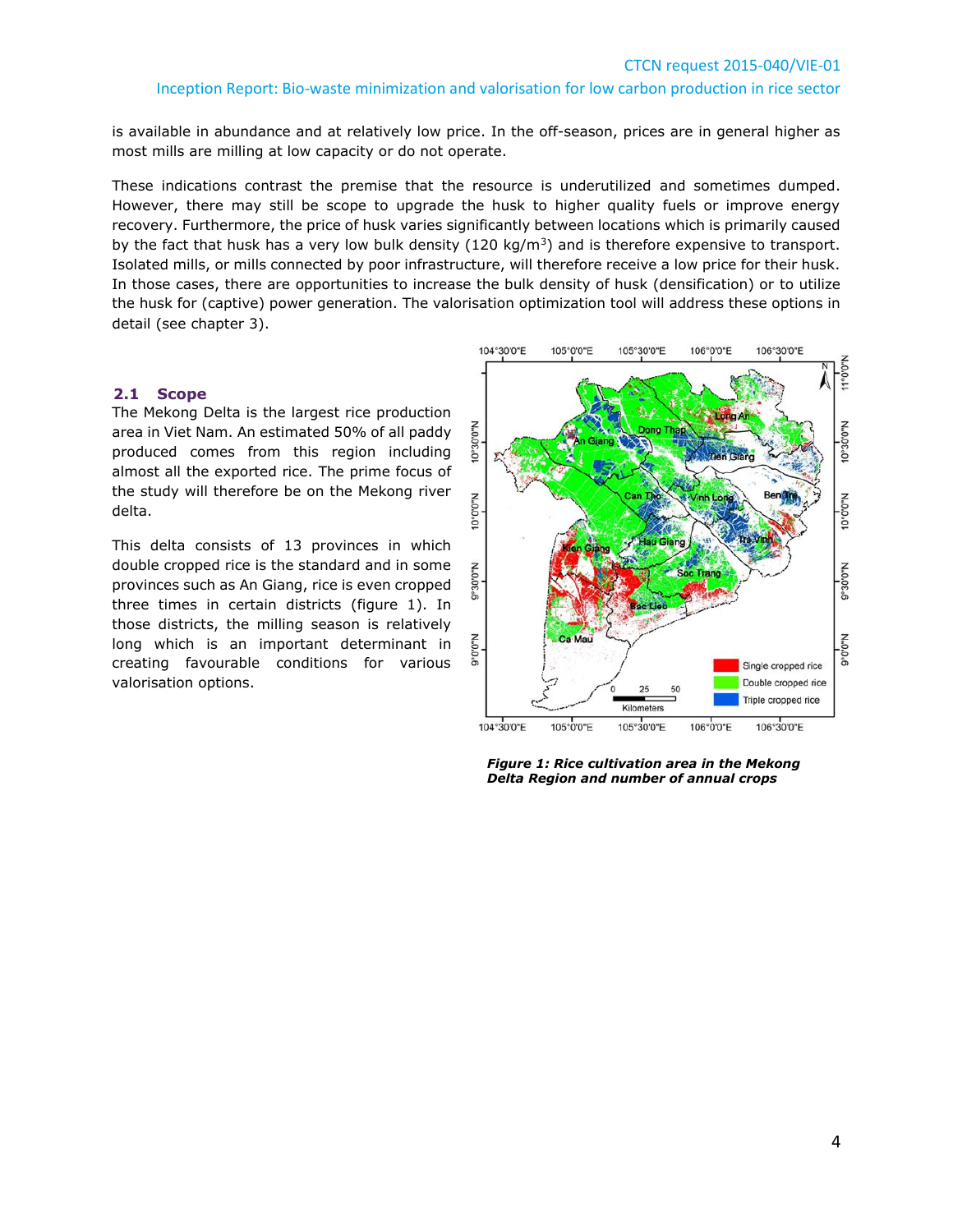# <span id="page-4-0"></span>3. Implementation schedule

The main activities identified in the ToR and SNV's technical proposal are:

- 1. A decision making tool/ for the selection of the optimal valorisation route of rice husks;
- 2. Validation of developed tool and detailed assessment of technologies and valorisation options. This includes overview of a selected number of potential business models (description and analysis);
- 3. Detailed case study of a bankable project, in partnership with a nominated firm;
- 4. Overview of access to financing options for different business models (different size and ownership);
- 5. Reporting, field visit and workshops.

The revised and detailed work plan can be found in Annex II. The implementation schedule supporting this work plan is presented here below and is based on the technical proposal.

### <span id="page-4-1"></span>**Activity 1 – Valorisation Tool – development of decision support tool**

This valorisation tool will be developed in the period August to November 2016. The aim of this tool is two-fold:

- 1. **Informative** serve as a tool for rice millers to create awareness on the various valorisation opportunities there are for rice husk
- 2. **Decision making** the tool helps rice miller to identify the most feasible opportunity to valorise rice husk based on technical, economic and sustainability indicators.

Potential routes of valorisation that are applicable to Viet Nam and that will be included are:

| Route                                | <b>Current situation</b><br>at mills | <b>Justification</b>                                                                                                                                                                                                                                                                                                                                                          |
|--------------------------------------|--------------------------------------|-------------------------------------------------------------------------------------------------------------------------------------------------------------------------------------------------------------------------------------------------------------------------------------------------------------------------------------------------------------------------------|
| Pellets                              | 15-20 in Mekong<br>Delta region      | Large mills in the Mekong delta are already producing<br>pellets with capacities of 1 to 5 ton per hour. There is an<br>existing market and the product is higher valued than<br>briquettes. The technology however is also more<br>expensive. The valorisation tool can assess in which cases<br>pellets are more viable compared to briquettes and the<br>other way around. |
| <b>Briquettes</b>                    | >100                                 | Briquettes can be produced at any mill regardless the size<br>but may be more interesting to smaller mills as the capital<br>investment is much smaller compared to pelleting<br>machines. The market for briquettes includes breweries,<br>garment and beverage factories <sup>2</sup> .                                                                                     |
| Combined heat and   0<br>power (CHP) |                                      | Technology is relatively common in other industries; in<br>total 43 are in operation of which 7 at sugar mills. In                                                                                                                                                                                                                                                            |

*Table 1: Applicable valorisation routes*

 $\overline{\phantom{a}}$ 

<sup>2</sup> *Hong Nam Nguyen, Minh Ha-Duong, Laurent Van de Steene. A critical look at rice husk Gasification in Cambodia: Technology and sustainability. Vietnam Academy of Science and Technology Journal of Science and Technology, 2015, pp.247-252.*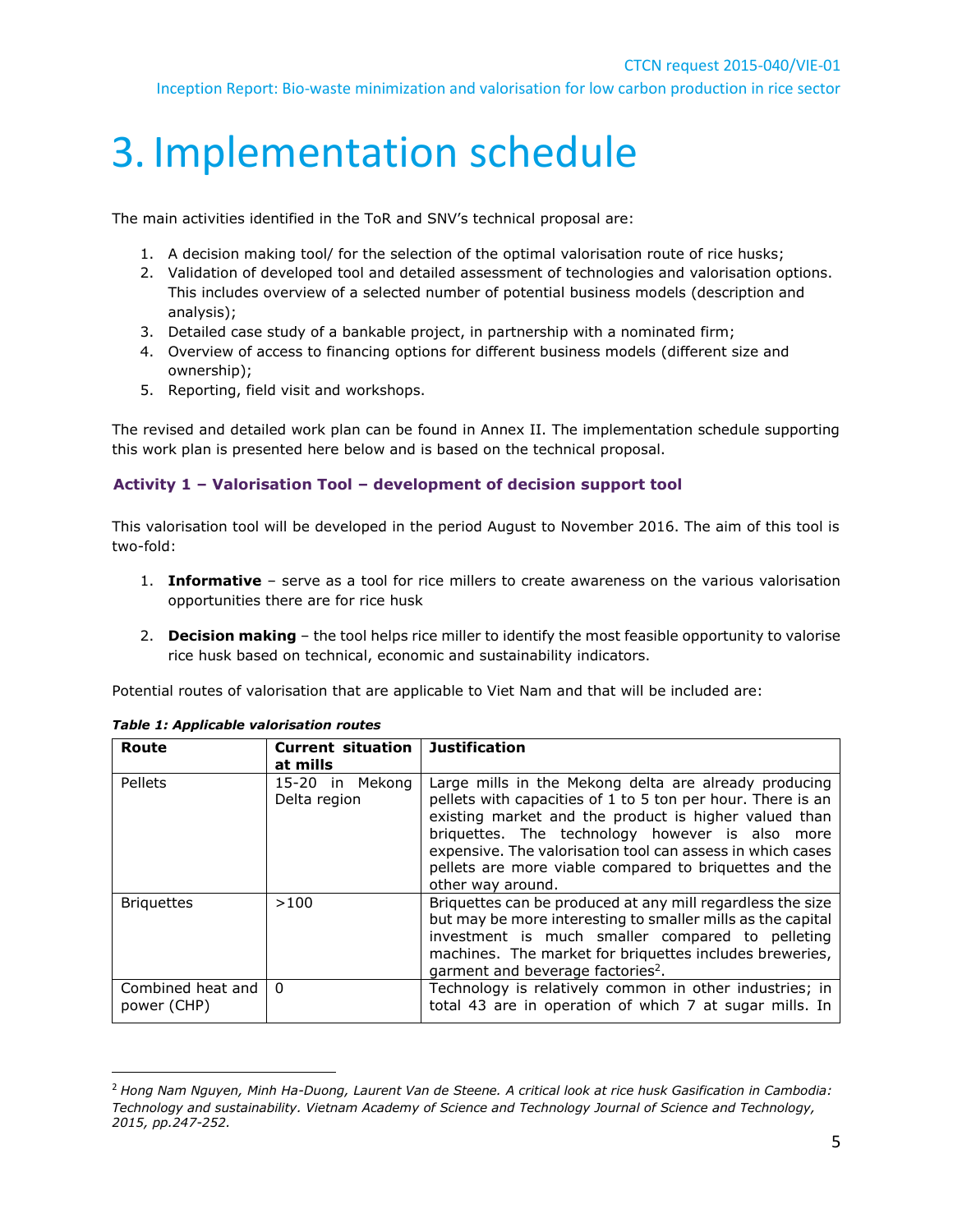|                                  |                | Cambodia there are also large mils with $CHP3$ . CHP is in<br>particular interesting when steam can be sold to a nearby<br>industry or used on-site. For example, steam could also<br>be used via a heat exchanger for paddy drying and/or<br>parboiling rice. Surplus electricity can be sold to the grid<br>for $$5.8/MWh4$ .                                                                                                                                                                                                                      |
|----------------------------------|----------------|------------------------------------------------------------------------------------------------------------------------------------------------------------------------------------------------------------------------------------------------------------------------------------------------------------------------------------------------------------------------------------------------------------------------------------------------------------------------------------------------------------------------------------------------------|
| generation<br>Steam<br>only      | 1 <sup>5</sup> | Dinh Hai Cogen Joint Stock Company 9 MW plant used to<br>supply steam to 8 factories in the Can Tho industrial zone<br>until 2012 when the factories switched to using their own<br>boilers. There may be scope for rice mills to sell steam to<br>nearby industries or other mills for paddy drying or to sell<br>rice husk to industries with steam boilers.                                                                                                                                                                                       |
| generation<br>Power<br>only      | 0 <sup>6</sup> | In March 2016 Decision 942/QD-BCT increased the feed<br>in tariff to around \$7.4/MWh from \$5.8 for biomass power<br>projects (excluding CHP) depending on the region where<br>the project is located in. This could create opportunities<br>for husk to power plants.                                                                                                                                                                                                                                                                              |
| Rice husk powered<br>Paddy drier | Most           | Paddy drying is an integral part of a milling system.<br>Around 10 to 20% of the husk is required to dry the paddy<br>depending on the moisture content. Paddy should be<br>dried to around 14% in order to minimize the percentage<br>of broken rice from milling. Not all mills however have a<br>high quality paddy drier that dries uniform and controlled<br>and some even rely on sun drying. Therefore, there are<br>opportunities to install an improved paddy dryer that uses<br>husk as fuel source for the drying process in those mills. |

**Rice husk gasification** (RHG) is likely not viable in Viet Nam, and parallels can be drawn to the Cambodia RHG experience. RHG with the aim to produce power has been applied extensively in Cambodia. Over 160 gasifiers have been installed in the period 2005-2015. An evaluation survey showed that since 2012 more gasifiers stopped working than new capacity was installed and in 2015 a third of the installed RHGs were not in operation<sup>7</sup>. The main reasons were issues related to operation and maintenance and waste management issues of hazardous waste (tar and wastewater). Most of these millers switched to grid electricity. Furthermore, the economics of the RHG changed dramatically in that period; firstly, in 2012 husk was available for free, this increased to \$13-25 per ton in 2015 at the mill gate, or an increase of around \$0.03-\$0.05/kWh, secondly diesel prices halved in that period and the national grid has enabled many millers to connect to the grid instead.

The grid tariff in Cambodia is with \$0.17/kWh much higher than Viet Nam where it varies between  $$0.04, $0.06$  to \$0.11/kWh for low, normal and peak hours (22 KV)<sup>8</sup>. Hong et al. (2015)<sup>9</sup>, concluded therefore that RHG is not economically viable in Viet Nam and on top of that noted that Viet Nam has stricter environmental laws and regulations imposing polluters to pay a high environmental tax. RHG that operate with dry filters produce less hazardous waste but are also more expensive which limits the viability even more. In conclusion, given the experience in Cambodia and the even less favourable

 $\overline{\phantom{a}}$ 

*<sup>3</sup> i.e applied with success in Cambodia at Angkor Kasekam Roongroeng Co. LtD (AKR) mill which has installed a 2 MW CHP plant in 2011 and processes 250,000 ton of fragrant rice annually*

*<sup>4</sup> Decision 24/2014/QD-TTg, March 2014*

*<sup>5</sup> Interview with Mr Nguyen Duc Cuong, director of the Energy Institute of MoIT*

*<sup>6</sup> Le Quyen Luua, Anthony Halogb (2016) Rice husk based bioelectricity vs. Coal-fired electricity: Life cycle sustainability assessment case study in Vietnam - 13th Global Conference on Sustainable Manufacturing <sup>7</sup> SNV (2015) Waste to Energy survey report*

*<sup>8</sup> Decision No. 2256/QD-BCT dated March 12, 2015*

*<sup>9</sup> Hong Nam Nguyen, Minh Ha-Duong, Laurent Van de Steene. A critical look at rice husk Gasification in Cambodia: Technology and sustainability. Vietnam Academy of Science and Technology Journal of Science and Technology, 2015, pp.247-252.*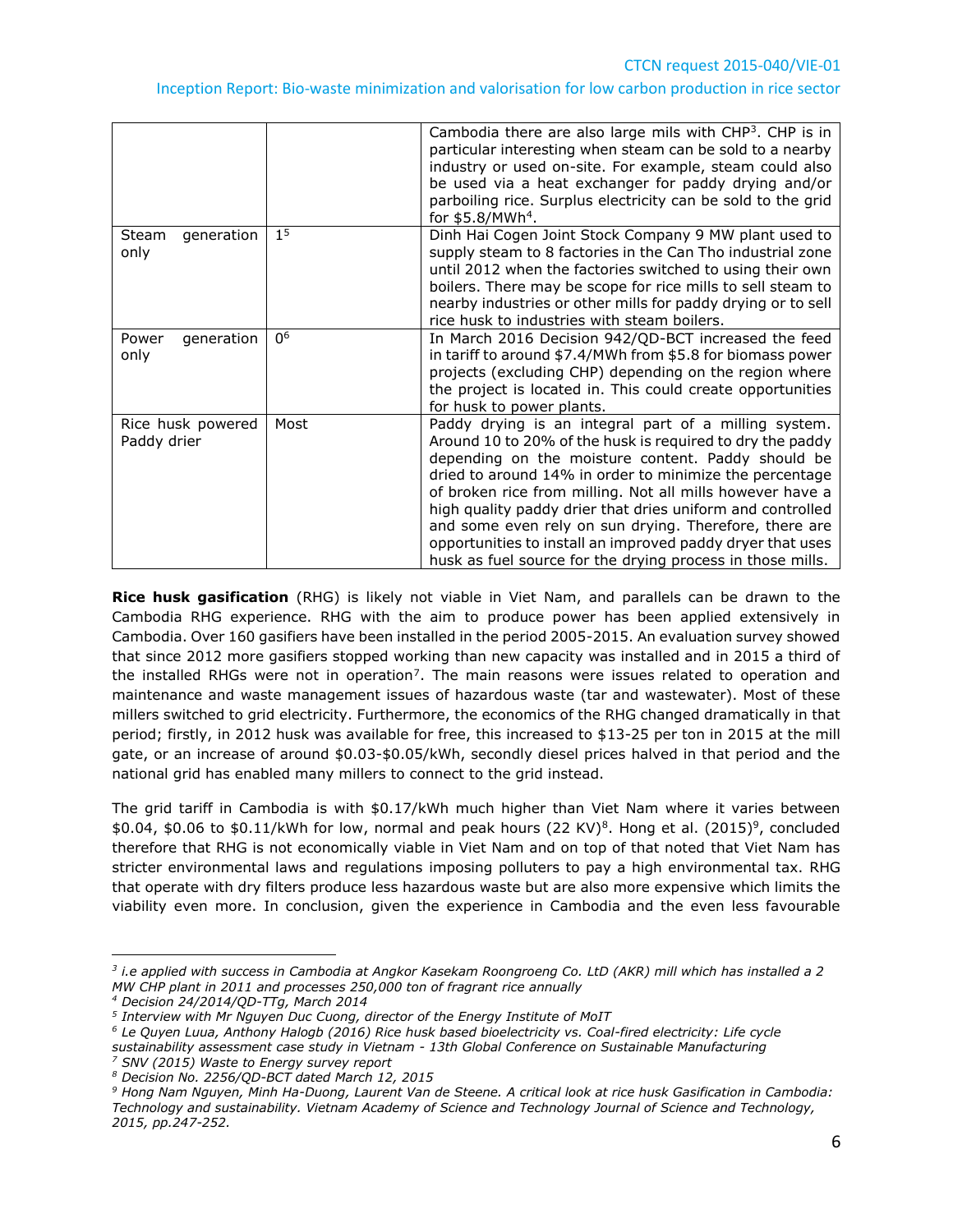conditions for the technology in Viet Nam, the feasibility is rather low. The expert team will nevertheless study the option in some more detail before concluding that this option is not viable.

Other gasification technologies however, such as domestic gasifier stoves, are feasible end-use options for rice husk or rice husk pellets. Market linkages between mills and fuel shops could be created to promote the use of this fuel (to be studied in activity 2 or 3 depending on the chosen business model).

Other valorisation options such as torrefaction or oil production are either in experimental stage or at pilot stage. In general, there is a lack of information on these options including market information. The valorisation optimization tool can only access routes that are applicable to the miller and will therefore not include routes that are not market ready. On a case by case basis some routes may be applicable. For example, torrefaction of husk would result in bio-char which may be valuable to bio-fertilizer factories as raw material for their fertilizers production or to farmers. But it is not possible with a generic tool to assess those niche opportunities.

#### **Activity 1.1**: **Development of the list of quantitative and qualitative indicators** (August - October)

The implementation involves the gathering of quantitative and qualitative criteria and indicators. The list with be developed with input from the Vietnam National Cleaner Production Centre (VNCPC), other relevant stakeholders and communication with national and international experts. The exact role of VNCPC however need clarification (see chapter 6).

An example of this list (early draft) is shown in Annex 3, one sheet with a technical description of the technology, market and the technology suppliers and one sheet with technology feasibility criteria (i.e. a size criteria), technical, economic and sustainability criteria and qualitative criteria related to the impact on vulnerable groups, labour conditions etc.

Furthermore, the expert team will visit various rice millers, rice experts, technology providers, stakeholders, the selected rice milling company, to obtain an in-depth and updated understanding on a) the benefits and challenges of rice husk as an energy source; and b) the potential processing routes. These field visits are planned in the period August to September 2016 and will focus on the Mekong Delta region.

#### **Activity 1.2: Tool development** (September-November)

The tool will contain a number of components, including a sheet on baseline information in which the practical availability of rice husk, baseline energy consumption, rice mill throughput, seasonality in rice milling and cost estimates. Other components include technology selection, market selection, investment plan, operational costs and climate change and social inclusion. The output will be an excel file with an attractive interface programmed using Visual Basic for Applications (VBA) that is easy to use by millers and made available in Vietnamese next to an English version. The tool will be applicable to small, medium and large millers and can be used as a basis to develop business plans.

#### <span id="page-6-0"></span>**Activity 2 – Identification and development of Business Models**

SNV team will identify and develop business models for rice husk valorisation based on the analysis of existing case studies and potential new ones. A desk study will be done based upon prior work done by the SNV team, the CTCN Network, the VNCPC and other local stakeholders such as the Institute of Energy. Where necessary relevant Vietnamese case studies can be visited for additional information. In total 2-3 potential routes of rice husk valorisation and strategies will be studied.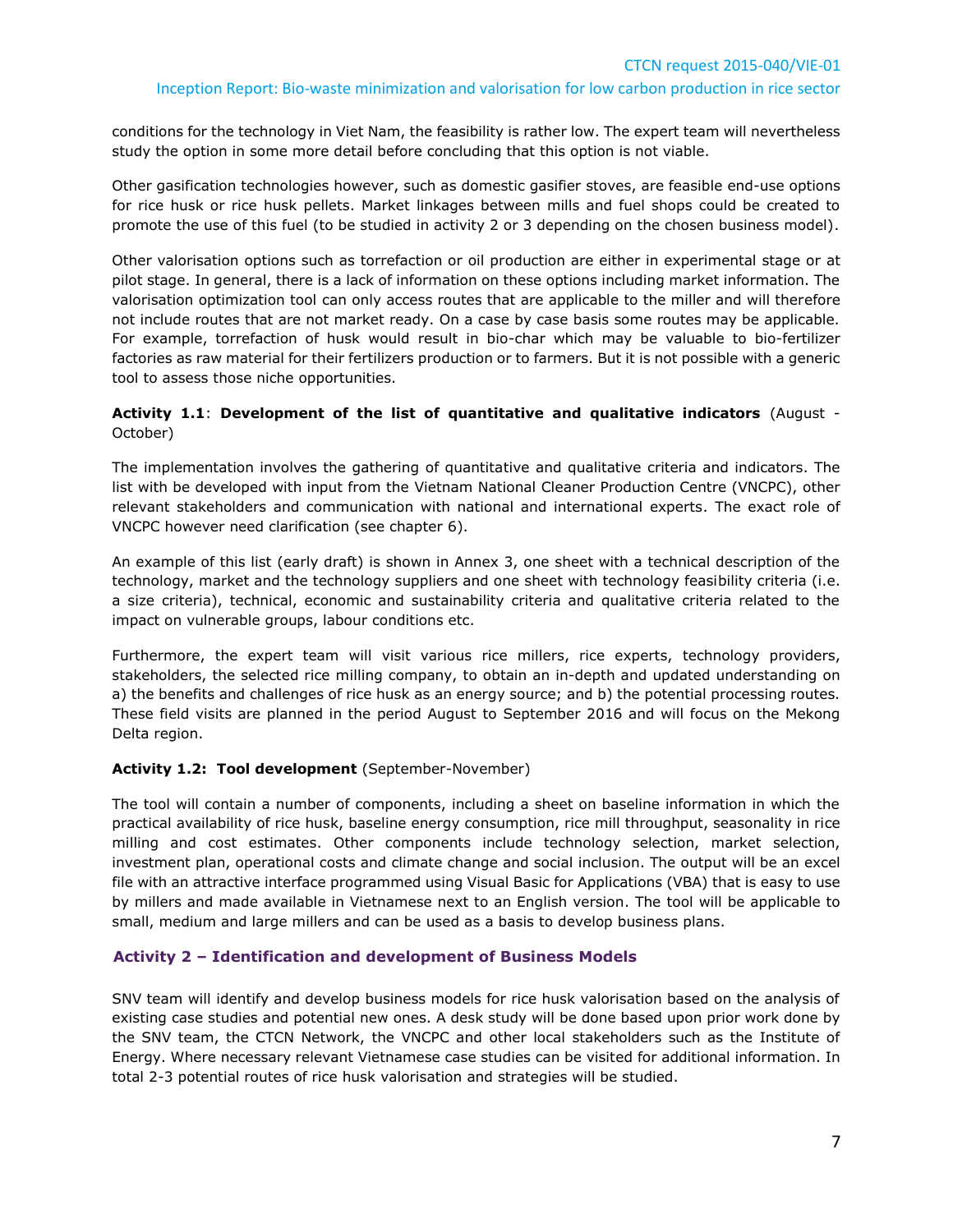It is proposed that the expert team recommends 2-3 valorisation routes to the NDE. In case NDE agrees with the recommendations, the expert team will study these in detail.

The implementation of this activity is planned in the period December to February 2017.

#### <span id="page-7-0"></span>**Activity 3 – Develop a bankable project**

One of the state-owned companies, e.g. Song Hau Food, was preselected to apply the tools developed in activity 1 and 2. In the period mid-December to May 2017 an optimal valorisation route will be identified for the selected company including an economic and financial analysis. The overall outcome would be the development of a bankable business plan.

The outcome of this activity will be (1) business plan and (2) a presentation pitching the project in May 2017.

#### <span id="page-7-1"></span>**Activity 4 – Overview of access to financing options**

Access to finances for the private sector continues to be a struggle in Vietnam. At the same time the financial institutions present in Vietnam indicate that accessing strong, high quality (commercial) projects in Vietnam is challenging. Furthermore, access to finance for state owned companies such as the Song Hau food company is different from private companies.

It is proposed to study one route for the selected company and 2 routes for the selected business models identified in activity 2 targeting the private sector. The outcome is a report on financing opportunities and will be completed by June 2017.

#### <span id="page-7-2"></span>**Activity 5 – Addition reporting and activities**

Next to the activities 1 to 4, progress reports will be developed on a regular interval (see chapter 4), a stakeholder feedback report, draft final report (1 June 2017) and final activity report (mid July 2017). It is also proposed to organize a kick off workshop (see chapter 4) and a final workshop (July 2017).

SNV suggested to organize a study tour to visit one of the case studies in South Vietnam or even to Cambodia to visit a rice mill with the 2 MW combined heat and power plant. The purpose of this tour would be for decision-maker, both the government and the private sector to see successful cases of bankable rice husk to energy projects. This tour could tentatively take place in March 2017.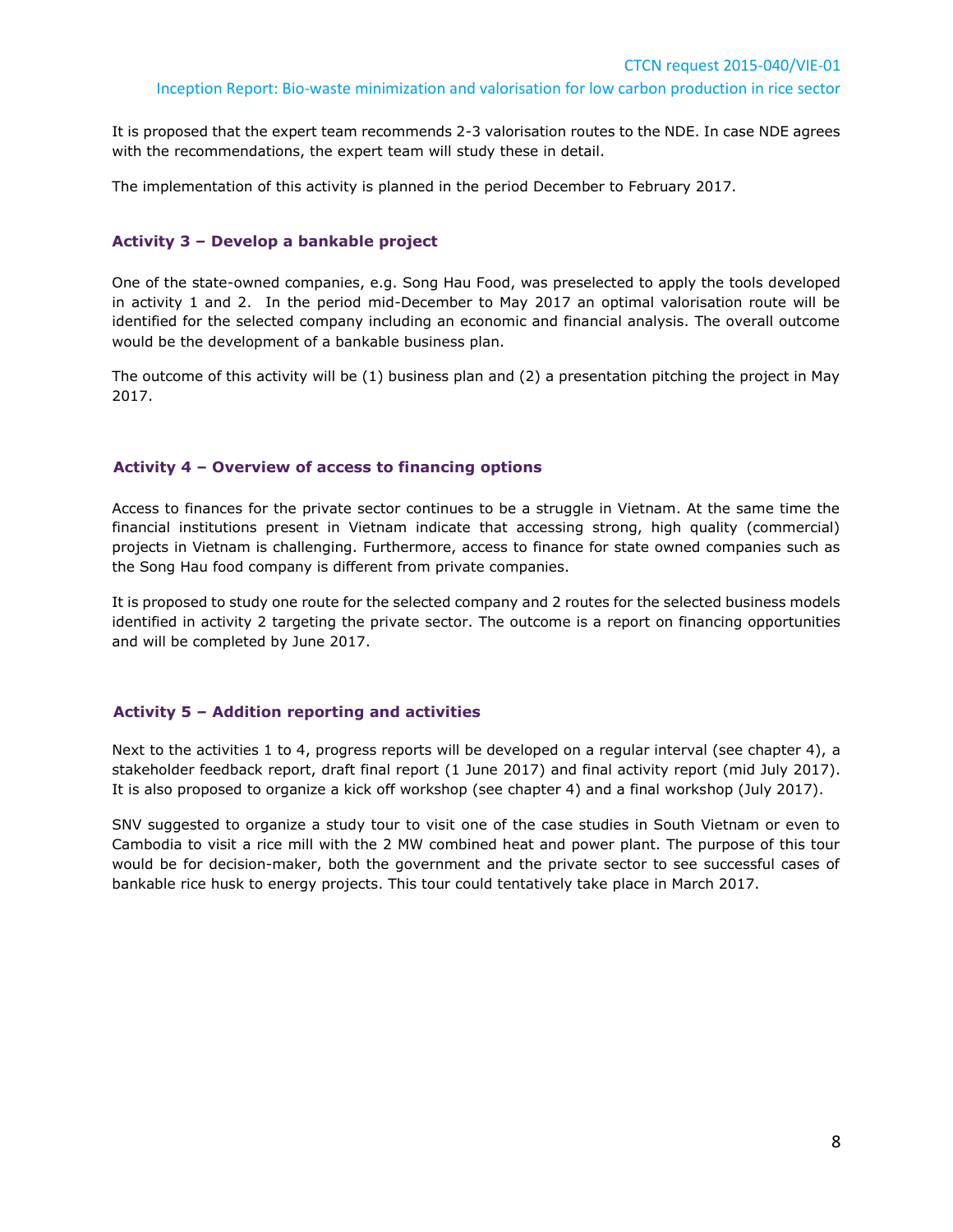# <span id="page-8-0"></span>4. Suggested changes

**Kick off workshop:** The technical proposal of SNV proposed to organize a kick-off workshop within 1 month after signing of the contract. It may not be possible within the current timeframe to identify the right participants for this workshop and secondly, the team feels that a better strategy is to obtain a thorough understanding of the field prior to organizing a workshop. This in particular because there are indications that the key premise on which the TA is based, the underutilization of rice husk, may have changed.

Therefore, it is proposed to postpone the workshop until a moment that the team has studied the local situation in detail. A good moment for this would be when the valorisation tool is finalized. During the workshop attending rice millers could for example be invited to fill in the tool with assistance of the expert team. A kick-off meeting however, as specified in the ToR, has been held with MoNRE on the 1<sup>st</sup> of August.

**Communication procedures**. The ToR mentions a monthly communication interval on updating the main stakeholder on progress with a progress report. The team feels that this is too frequent and more commonly done on a quarterly interval. It is therefore suggested to reduce the reporting interval to once per quarter.

# <span id="page-8-1"></span>5. Proposed roles

The official counterpart in this assignment is MoNRE. Based on the outcome of the kick-off meeting that was held with the NDE of MoNRE, the expert team envisions the following role for MoNRE:

| <b>Activity</b> | <b>Detail</b>                                            | <b>Role on MoNRE/NDE</b>                                                                                                                                                                                |  |  |  |  |  |
|-----------------|----------------------------------------------------------|---------------------------------------------------------------------------------------------------------------------------------------------------------------------------------------------------------|--|--|--|--|--|
| 1.1             | Draft list of quantitative and<br>qualitative indicators | Review and commenting                                                                                                                                                                                   |  |  |  |  |  |
|                 | Final list of indicators                                 | Approval                                                                                                                                                                                                |  |  |  |  |  |
| 1.2             | Valorisation tool                                        | Review and approval                                                                                                                                                                                     |  |  |  |  |  |
|                 | Workshop and presentation of<br>the tool                 | Co-organiser of the workshop                                                                                                                                                                            |  |  |  |  |  |
| 2               | Selection of business models                             | The expert team will propose a few potential models<br>and will seek consensus with MoNRE on the models<br>for further study                                                                            |  |  |  |  |  |
| 3               | Proposed business model for<br>the state owned company   | The expert team will seek consensus with MoNRE and<br>the state company before going ahead                                                                                                              |  |  |  |  |  |
| $\overline{4}$  | Bankable business model                                  | MoNRE is the focal point of various climate<br>investment funds. The expert team will seek<br>assistance from MoNRE on which funds could<br>potentially support investments in the rice husk<br>sector. |  |  |  |  |  |
| 5               | Quarterly updates, draft final<br>and final report       | Review, commenting and approval                                                                                                                                                                         |  |  |  |  |  |
|                 | Final workshop                                           | Co-organiser of the workshop                                                                                                                                                                            |  |  |  |  |  |
|                 | Study tour TBD                                           | In case a study tour is organized, MoNRE should<br>participate and assist in selecting participants.                                                                                                    |  |  |  |  |  |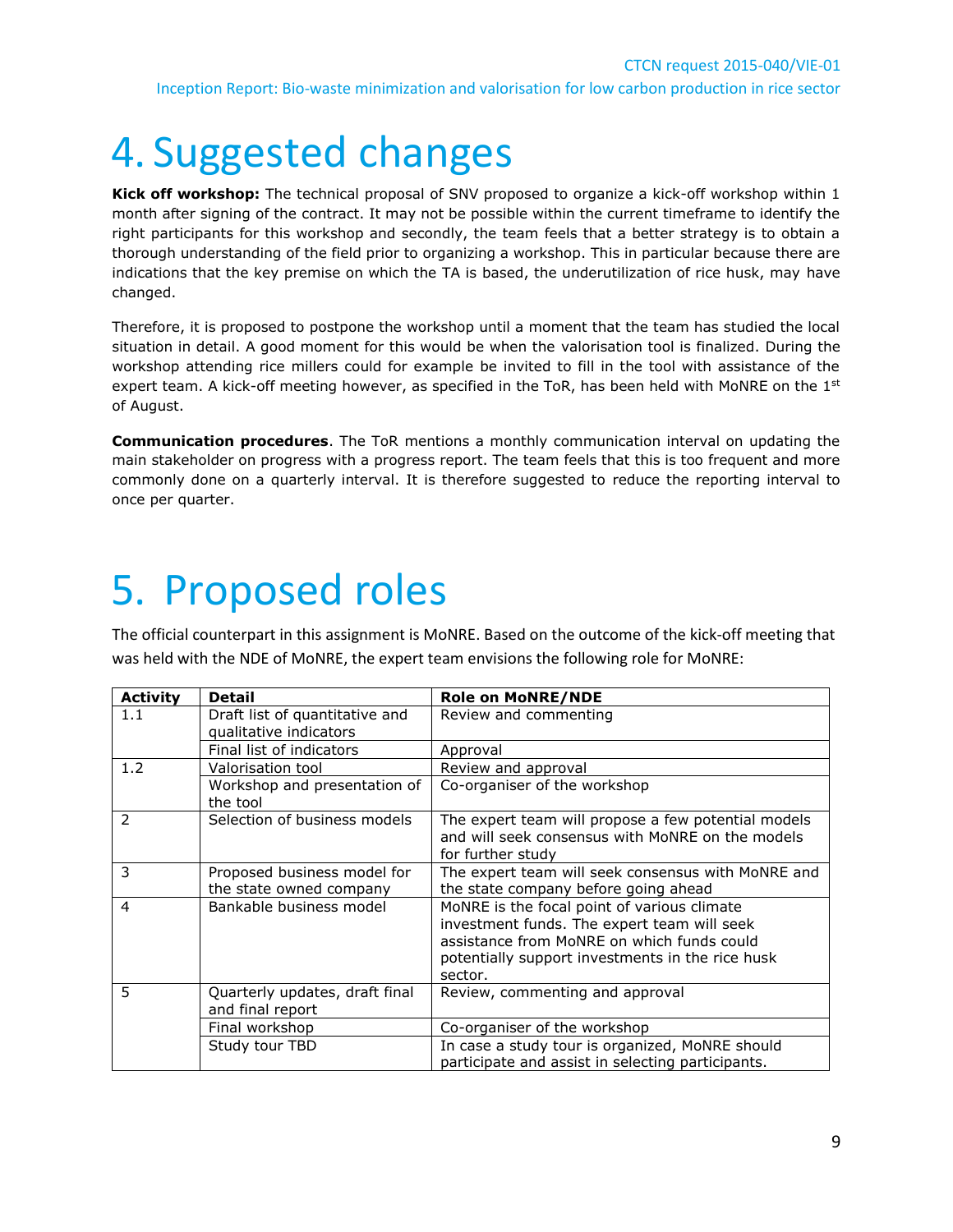In addition to this, MoNRE could facilitate in setting up meetings with other relevant ministries such as MoIT (Ministry of Industry and Trade) and MARD (Ministry of Agriculture and Rural Development).

# <span id="page-9-0"></span>6. Key issues to be addressed

The following issues have been identified that need clarification

| <b>Issue</b> |                                                                                                                                                                                                                                                                              | <b>By Whom</b>         |
|--------------|------------------------------------------------------------------------------------------------------------------------------------------------------------------------------------------------------------------------------------------------------------------------------|------------------------|
|              | A: VNCPC is mentioned as technical assistance and in-country<br>working partner but the role has not been formalized and<br>needs clarification.                                                                                                                             | MoNRE, VNCPC and UNIDO |
| be selected. | B: The expert team is expected to support one of the state<br>owned enterprises, e.g. Song Hau. A decision is needed on<br>which mill shall be supported or on which basis the mill shall                                                                                    | MoNRE, VNCPC           |
|              | C: Stakeholder Feedback report. ToR page 21: A stakeholder<br>feedback report has to be developed by the selected mill in<br>cooperation with the response implementer. It is not clear<br>what the objective of this report is and what information this<br>should contain. | MoNRE, VNCPC and UNIDO |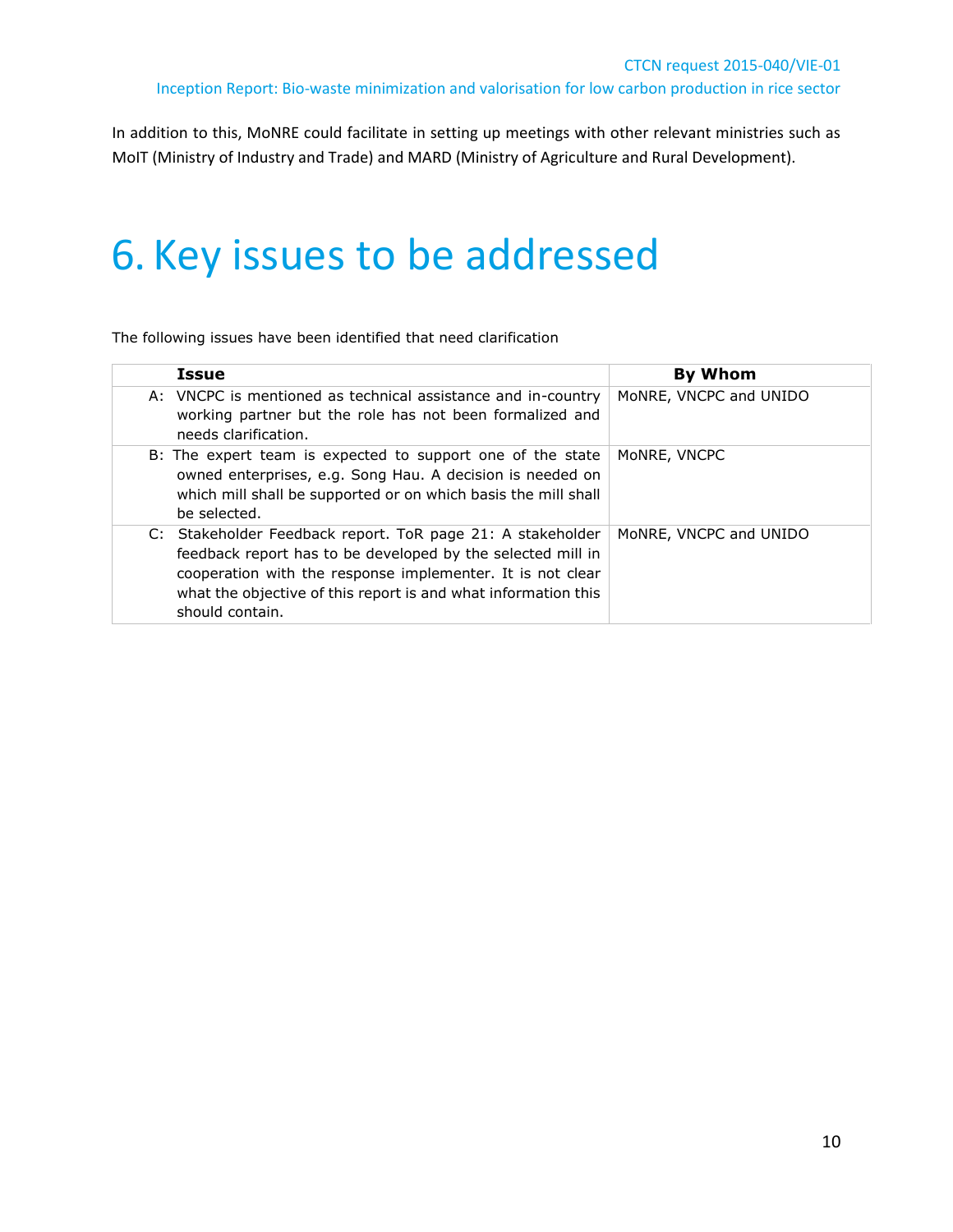### <span id="page-10-0"></span>**Annex I: List of Persons and Organizations met**

| <b>Name</b>                | <b>Position</b>       | Organization                         |  |  |  |  |
|----------------------------|-----------------------|--------------------------------------|--|--|--|--|
| Mr. Tran van Nhan          | Director              | <b>VNCPC</b>                         |  |  |  |  |
| Mr. Nguyen Duc Cuong       | Director              | Energy institute of MoIT             |  |  |  |  |
| Mr. Nguyen Van Huy         | Director              | International cooperation department |  |  |  |  |
|                            |                       | of DHMCC                             |  |  |  |  |
| Mr. Pham Van Tan           | Deputy Director       | DNE focal point of DHMCC MoNRE       |  |  |  |  |
| Ms. Chu Thi Thanh<br>Huong | Deputy Director and   | DHMCC of MoNRE                       |  |  |  |  |
|                            | manager CBICS project |                                      |  |  |  |  |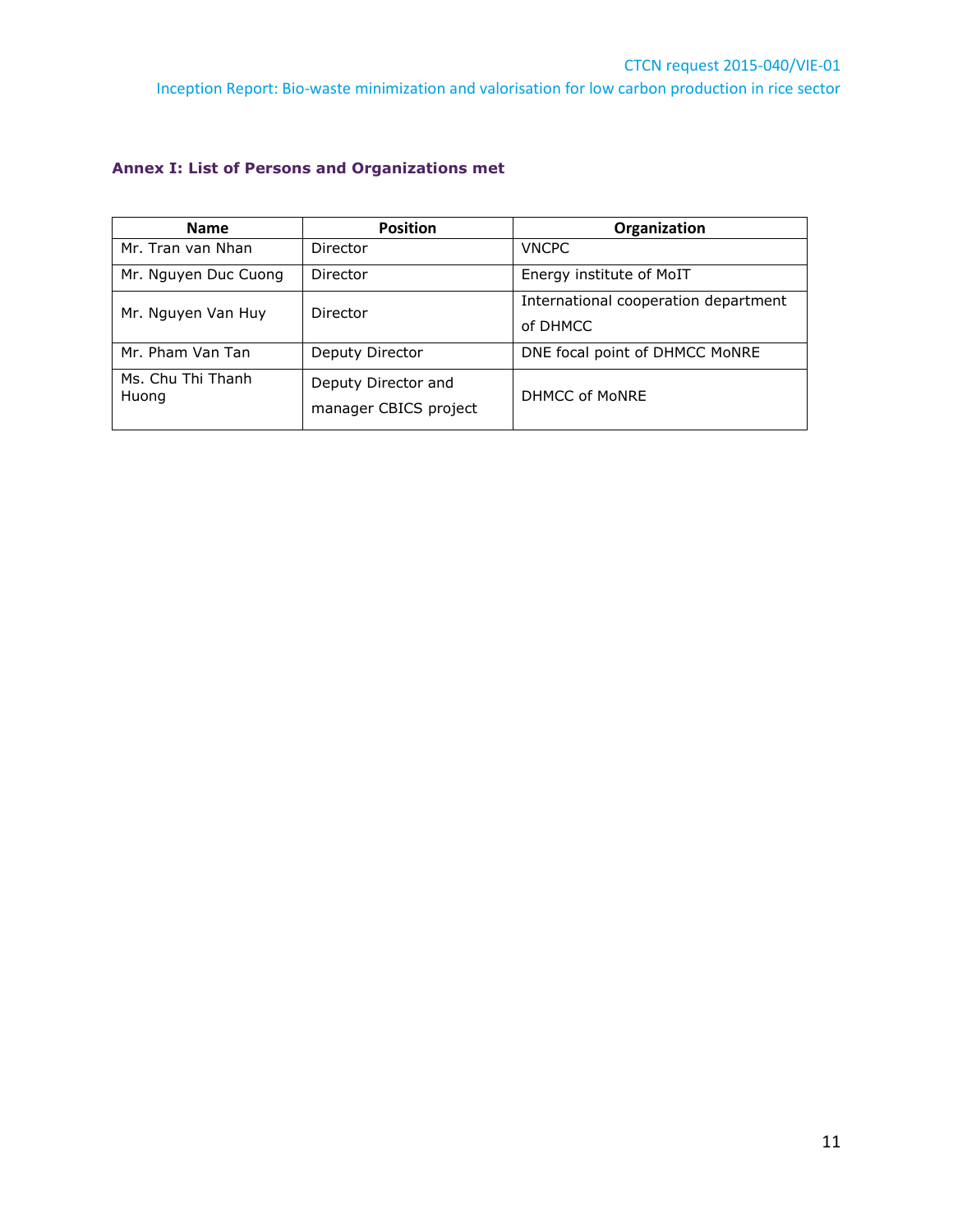### **Annex II: Detailed revised work plan**

<span id="page-11-0"></span>

| <b>ACTIVITIES</b>                                                                                     |  | July |  | <b>August</b>                                                                                           |  | September |  | October |  | <b>November December</b> |  |  |  |  | <b>January</b> |  |                 | February | <b>Mar</b> | Apr | May June | Jul |
|-------------------------------------------------------------------------------------------------------|--|------|--|---------------------------------------------------------------------------------------------------------|--|-----------|--|---------|--|--------------------------|--|--|--|--|----------------|--|-----------------|----------|------------|-----|----------|-----|
|                                                                                                       |  |      |  | 9 16 17 24 31 07 14 21 28 04 11 18 25 02 09 16 23 30 06 13 20 27 04 11 18 25 01 08 15 22 29 05 12 19 26 |  |           |  |         |  |                          |  |  |  |  |                |  |                 |          |            |     |          |     |
| 1 Valorisation tool development                                                                       |  |      |  |                                                                                                         |  |           |  |         |  |                          |  |  |  |  |                |  |                 |          |            |     |          |     |
| 1.0 Survey of firms/mills and technology providers                                                    |  |      |  |                                                                                                         |  |           |  |         |  |                          |  |  |  |  |                |  |                 |          |            |     |          |     |
| 1.1 List of Quantitative and qualitative indicators                                                   |  |      |  |                                                                                                         |  |           |  |         |  |                          |  |  |  |  |                |  |                 |          |            |     |          |     |
| 1.2 Draft valorisation tool and quideline                                                             |  |      |  |                                                                                                         |  |           |  |         |  |                          |  |  |  |  |                |  |                 |          |            |     |          |     |
| 1.3 Expert review of draft tool                                                                       |  |      |  |                                                                                                         |  |           |  |         |  |                          |  |  |  |  |                |  |                 |          |            |     |          |     |
| 1.4 Final draft version of tool                                                                       |  |      |  |                                                                                                         |  |           |  |         |  |                          |  |  |  |  |                |  |                 |          |            |     |          |     |
| 2 In-depth develop business models                                                                    |  |      |  |                                                                                                         |  |           |  |         |  |                          |  |  |  |  |                |  |                 |          |            |     |          |     |
| 2.1 Technical assessment of existing outlets and markets                                              |  |      |  |                                                                                                         |  |           |  |         |  |                          |  |  |  |  |                |  |                 |          |            |     |          |     |
| 2.2 Business model description and analysis                                                           |  |      |  |                                                                                                         |  |           |  |         |  |                          |  |  |  |  |                |  | year)           |          |            |     |          |     |
| 2.3 Report 1: Business model description and analysis                                                 |  |      |  |                                                                                                         |  |           |  |         |  |                          |  |  |  |  |                |  |                 |          |            |     |          |     |
| 3 Detailed analysis of a bankable project                                                             |  |      |  |                                                                                                         |  |           |  |         |  |                          |  |  |  |  |                |  |                 |          |            |     |          |     |
| 3.1 Business model developed of one of the state owned milling companies                              |  |      |  |                                                                                                         |  |           |  |         |  |                          |  |  |  |  |                |  |                 |          |            |     |          |     |
| 3.2 LCA (as part of the report)                                                                       |  |      |  |                                                                                                         |  |           |  |         |  |                          |  |  |  |  |                |  | Vietnames       |          |            |     |          |     |
| 3.3 Pipeline of potential scale up opportunities                                                      |  |      |  |                                                                                                         |  |           |  |         |  |                          |  |  |  |  |                |  |                 |          |            |     |          |     |
| 3.4 Create market linkages                                                                            |  |      |  |                                                                                                         |  |           |  |         |  |                          |  |  |  |  |                |  |                 |          |            |     |          |     |
| Explore opportunities and develop an approach to get energy carriers<br>3.5 certified (if applicable) |  |      |  |                                                                                                         |  |           |  |         |  |                          |  |  |  |  |                |  | (Tet,           |          |            |     |          |     |
| 3.6 Presentation and pitch of the project                                                             |  |      |  |                                                                                                         |  |           |  |         |  |                          |  |  |  |  |                |  |                 |          |            |     |          |     |
| 3.7 Report 2: Business plan of bankable project                                                       |  |      |  |                                                                                                         |  |           |  |         |  |                          |  |  |  |  |                |  | holiday         |          |            |     |          |     |
| 4 Milestone 4: Report on financing opportunities                                                      |  |      |  |                                                                                                         |  |           |  |         |  |                          |  |  |  |  |                |  |                 |          |            |     |          |     |
| 4.1 Detailed overview of access to financing options                                                  |  |      |  |                                                                                                         |  |           |  |         |  |                          |  |  |  |  |                |  | Official public |          |            |     |          |     |
| 4.2 List of potential sources of funding                                                              |  |      |  |                                                                                                         |  |           |  |         |  |                          |  |  |  |  |                |  |                 |          |            |     |          |     |
| List: High level list of concrete actions required to develop the project                             |  |      |  |                                                                                                         |  |           |  |         |  |                          |  |  |  |  |                |  |                 |          |            |     |          |     |
| 4.3 to final investment decision                                                                      |  |      |  |                                                                                                         |  |           |  |         |  |                          |  |  |  |  |                |  |                 |          |            |     |          |     |
| 5 Additional reporting / activities                                                                   |  |      |  |                                                                                                         |  |           |  |         |  |                          |  |  |  |  |                |  |                 |          |            |     |          |     |
| 1 Inception report preparation, meetings and submission                                               |  |      |  |                                                                                                         |  |           |  |         |  |                          |  |  |  |  |                |  |                 |          |            |     |          |     |
| 2 Quarterly progress reports                                                                          |  |      |  |                                                                                                         |  |           |  |         |  |                          |  |  |  |  |                |  |                 |          |            |     |          |     |
| 3 Stakeholder feedback report (by selected miller with SNV)                                           |  |      |  |                                                                                                         |  |           |  |         |  |                          |  |  |  |  |                |  |                 |          |            |     |          |     |
| 4 Draft final activity report, presentation and discussion                                            |  |      |  |                                                                                                         |  |           |  |         |  |                          |  |  |  |  |                |  |                 |          |            |     |          |     |
| 5 Submission Final Activity Report                                                                    |  |      |  |                                                                                                         |  |           |  |         |  |                          |  |  |  |  |                |  |                 |          |            |     |          |     |
| 6 Workshop, Tool presentation and closing                                                             |  |      |  |                                                                                                         |  |           |  |         |  |                          |  |  |  |  |                |  |                 |          |            |     |          |     |
| 7 Study tour (TBC)                                                                                    |  |      |  |                                                                                                         |  |           |  |         |  |                          |  |  |  |  |                |  |                 |          |            |     |          |     |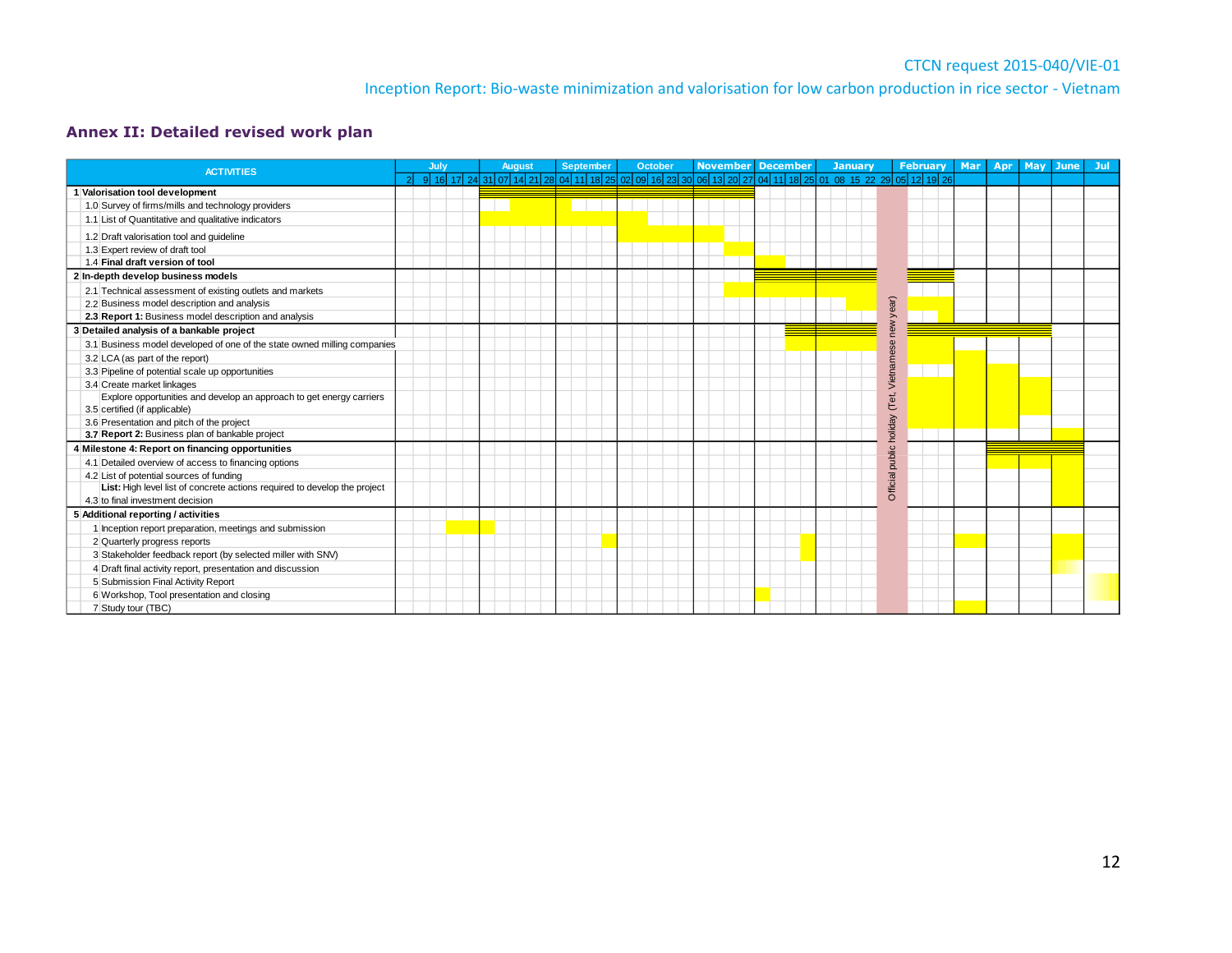

### <span id="page-12-0"></span>**Annex III: Example of a technology description sheet and the list of quantitative and qualitative criteria**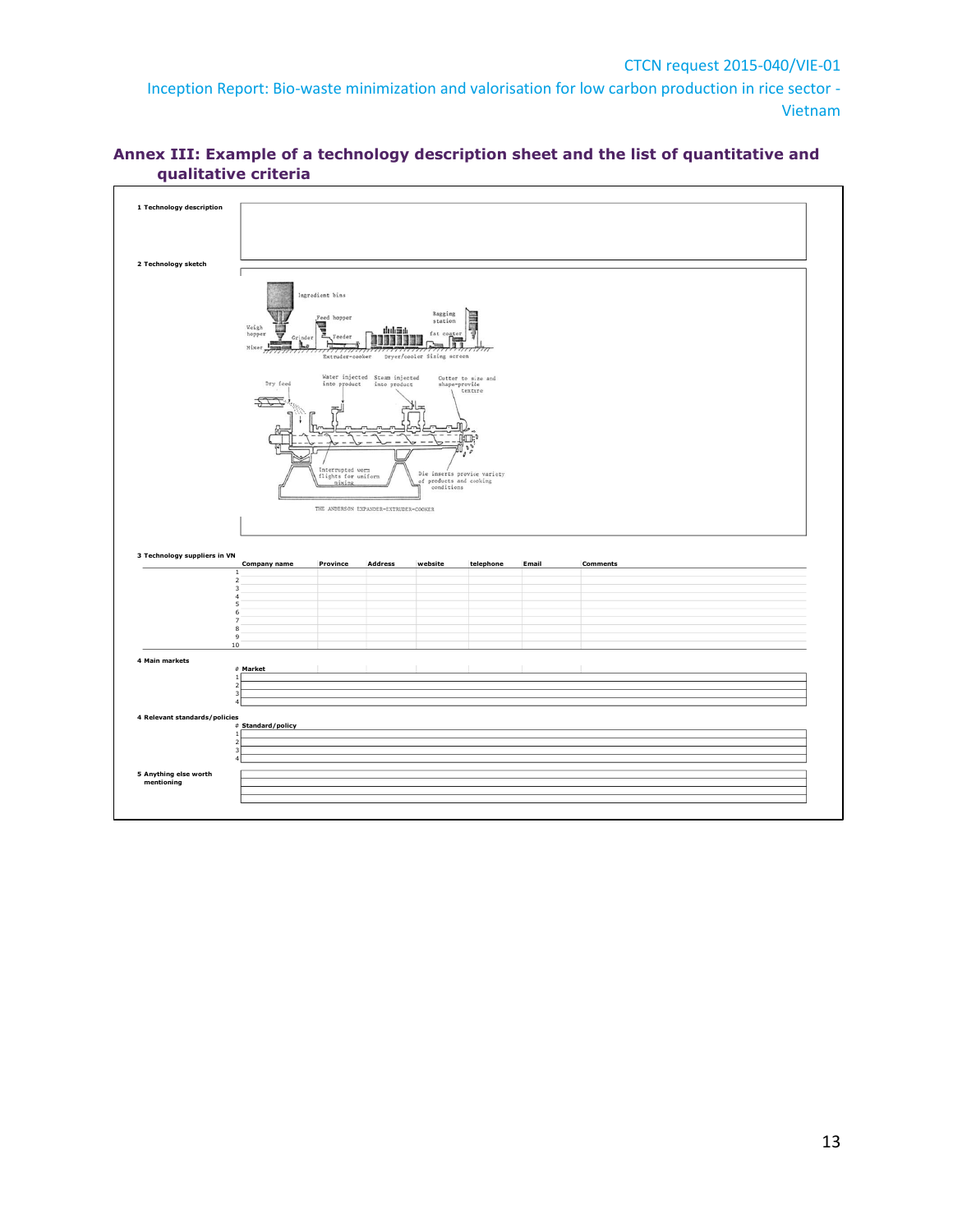### CTCN request 2015-040/VIE-01

Inception Report: Bio-waste minimization and valorisation for low carbon production in rice sector - Vietnam

| #              | Variable                             | Feasibility criteria for the technology (to be used for the decision tree)<br>Criteria | <b>Justification</b>                |            |                            |               |
|----------------|--------------------------------------|----------------------------------------------------------------------------------------|-------------------------------------|------------|----------------------------|---------------|
| A              | Mill size                            |                                                                                        |                                     |            |                            |               |
| в              | Usage scenario                       |                                                                                        |                                     |            |                            |               |
| c              | Market                               |                                                                                        |                                     |            |                            |               |
| D              | etc                                  |                                                                                        |                                     |            |                            |               |
| F              | Operation                            |                                                                                        |                                     |            |                            |               |
| G              |                                      |                                                                                        |                                     |            |                            |               |
| н              |                                      |                                                                                        |                                     |            |                            |               |
|                |                                      |                                                                                        | <b>Quantiative indicators</b>       |            |                            |               |
| ${\bf 1}$      | Technological                        | Indicator                                                                              | Unit                                | Value      | Comments/criteria          | <b>Source</b> |
|                | $\mathbf{1}$                         | i.e. overal conversion efficiency to electricity                                       | $\%$                                |            |                            |               |
|                | $\overline{2}$                       | CAPEX (capital expenditure)                                                            | \$/kw                               |            |                            |               |
|                | 3                                    | Capacity factor                                                                        | $\%$                                | 85         |                            |               |
|                | $\overline{4}$<br>$\overline{5}$     | Parasitic load                                                                         | $\frac{0}{0}$                       |            |                            |               |
|                | 6                                    | Lifetime<br>Ash production                                                             | years<br>% of rice husk             |            |                            |               |
|                |                                      |                                                                                        |                                     |            |                            |               |
|                |                                      |                                                                                        |                                     |            |                            |               |
|                |                                      |                                                                                        |                                     |            |                            |               |
|                |                                      |                                                                                        |                                     |            |                            |               |
| $\overline{2}$ | Economic                             | <b>Indicator</b>                                                                       | Unit                                | Value      | Comments/criteria          | <b>Source</b> |
|                |                                      | 1 LCOE                                                                                 | \$/kWh                              |            |                            |               |
|                |                                      | 2 OPEX (operation and maintaince expenditure                                           |                                     |            |                            |               |
|                |                                      | Fixed O&M                                                                              | % CAPEX                             |            |                            |               |
|                |                                      | Variable O&M                                                                           | \$/MWh                              |            |                            |               |
|                |                                      | 3 Feedstock cost                                                                       | VND/ton                             |            |                            |               |
|                |                                      | 4 Transporation cost of feedstock                                                      | VND/ton/km by boat                  |            |                            |               |
|                |                                      |                                                                                        | VND/ton/km by truck                 |            |                            |               |
|                |                                      | 5 Income from ash selling                                                              | VND/ton                             |            |                            |               |
|                |                                      | 6 Discount rate or WACC (weighted average cost of capital)                             |                                     |            |                            |               |
|                |                                      |                                                                                        |                                     |            |                            |               |
|                |                                      |                                                                                        |                                     |            |                            |               |
|                |                                      |                                                                                        |                                     |            |                            |               |
| з              | <b>Sustainability</b>                | <b>Indicator</b>                                                                       | Unit                                | Value      | Comments/criteria          | <b>Source</b> |
|                |                                      | 1 GHG emission reductions                                                              | tCO <sub>2</sub> e/kg               | xxtCO2/MWh |                            |               |
|                |                                      | 2 Gender inclusiveness                                                                 | % female owned jobs                 | <b>TBD</b> |                            |               |
|                |                                      | 3 Number of female jobs created                                                        | person-years                        | <b>TBD</b> |                            |               |
|                |                                      | 4 Income generated by females                                                          | VND/year                            | TBD        |                            |               |
|                |                                      | 5 Income earned by female labourers                                                    | VND/year                            | TBD        |                            |               |
|                |                                      |                                                                                        |                                     |            |                            |               |
|                |                                      |                                                                                        |                                     |            |                            |               |
|                |                                      |                                                                                        |                                     |            |                            |               |
|                |                                      |                                                                                        |                                     |            |                            |               |
|                | <b>Indicator</b>                     | <b>Indicator</b>                                                                       | Qualitative criteria<br><b>Risk</b> |            | <b>Mitigation measures</b> |               |
|                |                                      |                                                                                        |                                     |            |                            |               |
|                | 1 Impact on women in the whole chain |                                                                                        |                                     |            |                            |               |
|                |                                      |                                                                                        |                                     |            |                            |               |
|                | 2 Labour conditions                  |                                                                                        |                                     |            |                            |               |
|                |                                      |                                                                                        |                                     |            |                            |               |
|                |                                      |                                                                                        |                                     |            |                            |               |
|                |                                      |                                                                                        |                                     |            |                            |               |
|                | 3 Potential environmental impact     |                                                                                        |                                     |            |                            |               |
|                |                                      | Air pollution                                                                          |                                     |            |                            |               |
|                |                                      | Water pollution                                                                        |                                     |            |                            |               |
|                |                                      | Soil pollution                                                                         |                                     |            |                            |               |
|                |                                      |                                                                                        |                                     |            |                            |               |
|                | 4 Other?                             |                                                                                        |                                     |            |                            |               |
|                | Technological                        |                                                                                        |                                     |            |                            |               |
|                | maturity                             | Experimental/pilot/commerically marketed                                               |                                     |            |                            |               |
|                |                                      |                                                                                        |                                     |            |                            |               |
|                |                                      |                                                                                        |                                     |            |                            |               |
|                |                                      |                                                                                        |                                     |            |                            |               |